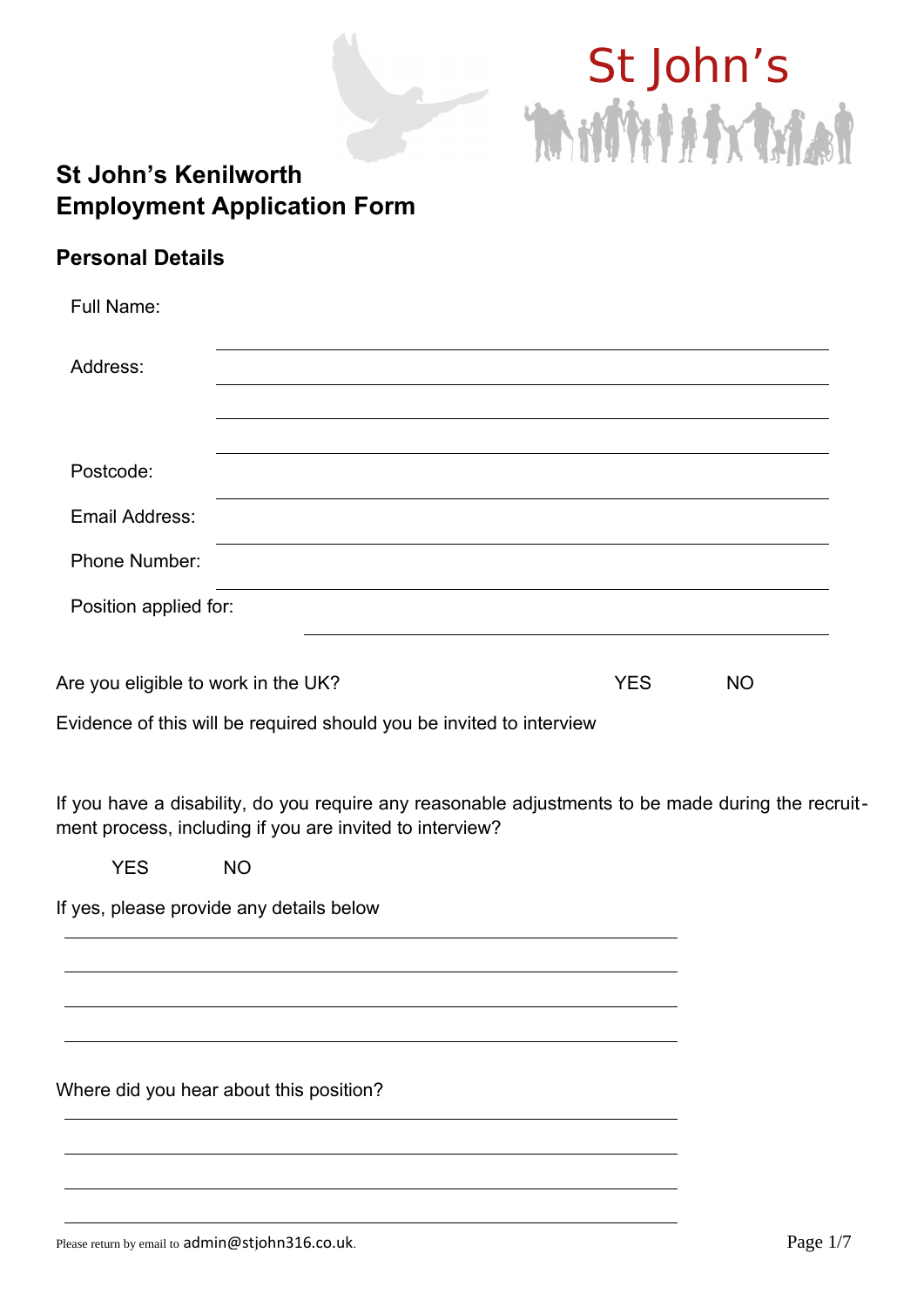#### **St John's Church, Kenilworth**

St John's Church is a Christian organisation. Our Christian faith is described in our Statement of Faith, please read this before answering the following questions. If this position holds a Genuine Occupational Requirement to be a committed evangelical Christian, in accordance with Part 1 of Schedule 9 of the Equality Act 2010, answers to the following should show how you meet this requirement.

| How long have you been a Christian?                                            |            |           |
|--------------------------------------------------------------------------------|------------|-----------|
| Do you agree with our Statement of Faith?                                      | <b>YES</b> | <b>NO</b> |
| What church do you attend?                                                     |            |           |
| How long have you attended this church?                                        |            |           |
| What denomination is it?                                                       |            |           |
| How would you describe your faith?                                             |            |           |
| How do you feel about working within the<br>context of our Statement of Faith? |            |           |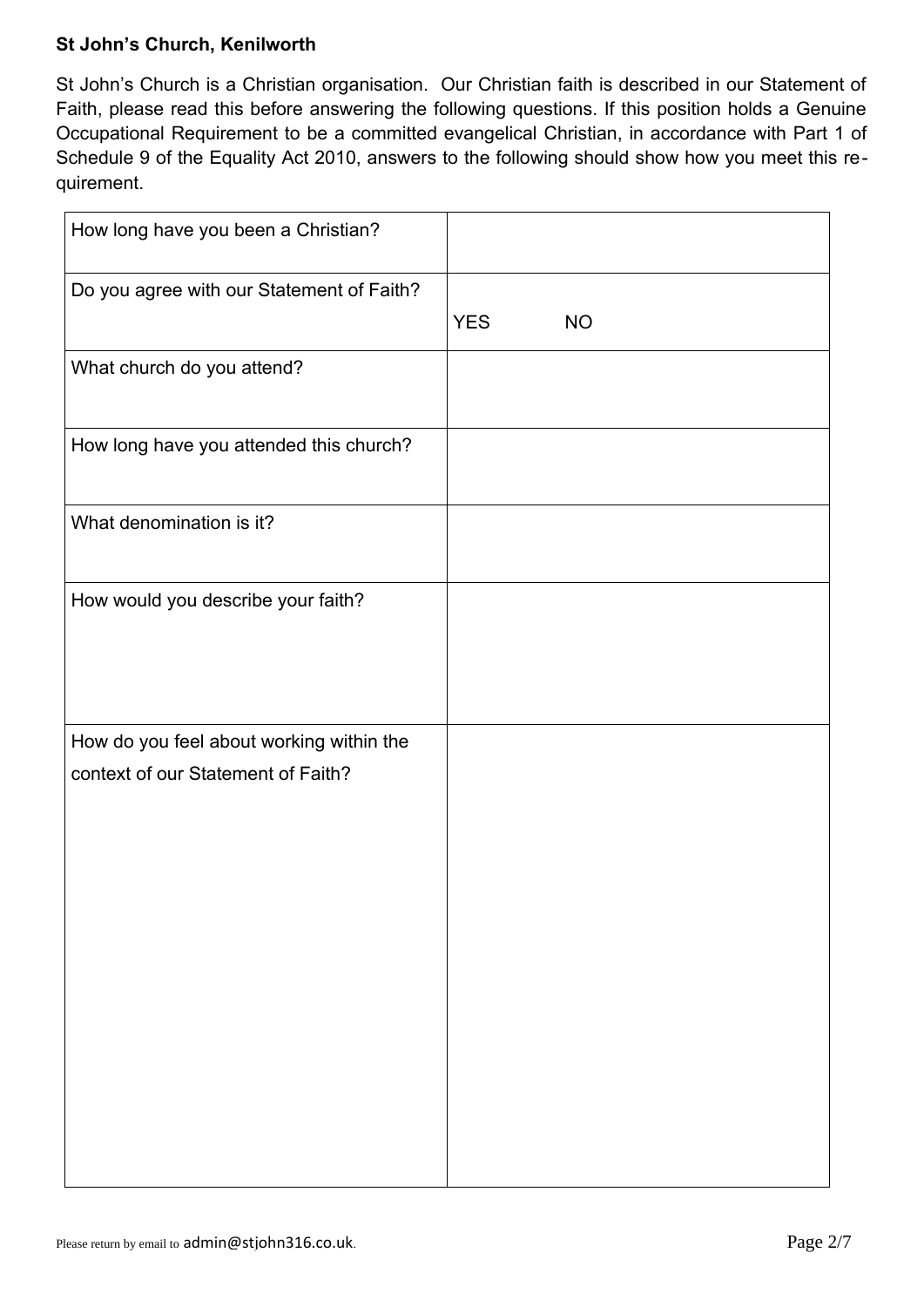#### **Employment History**

| <b>Most Recent Employment:</b> |   |                      |  |
|--------------------------------|---|----------------------|--|
| <b>Company Name</b>            |   | <b>Start Date</b>    |  |
| <b>Company Address</b>         |   | Reason for Leaving   |  |
|                                |   | <b>Notice Period</b> |  |
|                                |   | <b>Phone Number</b>  |  |
| <b>Position Held</b>           |   | Summary of duties:   |  |
| <b>Current Salary</b>          | £ |                      |  |

#### Employment History

Please start with the most recent and please also account for any gaps in employment.

| <b>Company Name</b> | <b>Position Held</b> | <b>Start</b> | End Date   Reason for leaving |
|---------------------|----------------------|--------------|-------------------------------|
|                     |                      | Date         |                               |
|                     |                      |              |                               |
|                     |                      |              |                               |
|                     |                      |              |                               |
|                     |                      |              |                               |
|                     |                      |              |                               |

#### **Qualifications and Training**

Please list all relevant, formal Qualifications, including any you are currently studying towards

| Qualification | Result | Place of Study | Year<br>Awarded |
|---------------|--------|----------------|-----------------|
|               |        |                |                 |
|               |        |                |                 |
|               |        |                |                 |
|               |        |                |                 |
|               |        |                |                 |
|               |        |                |                 |
|               |        |                |                 |
|               |        |                |                 |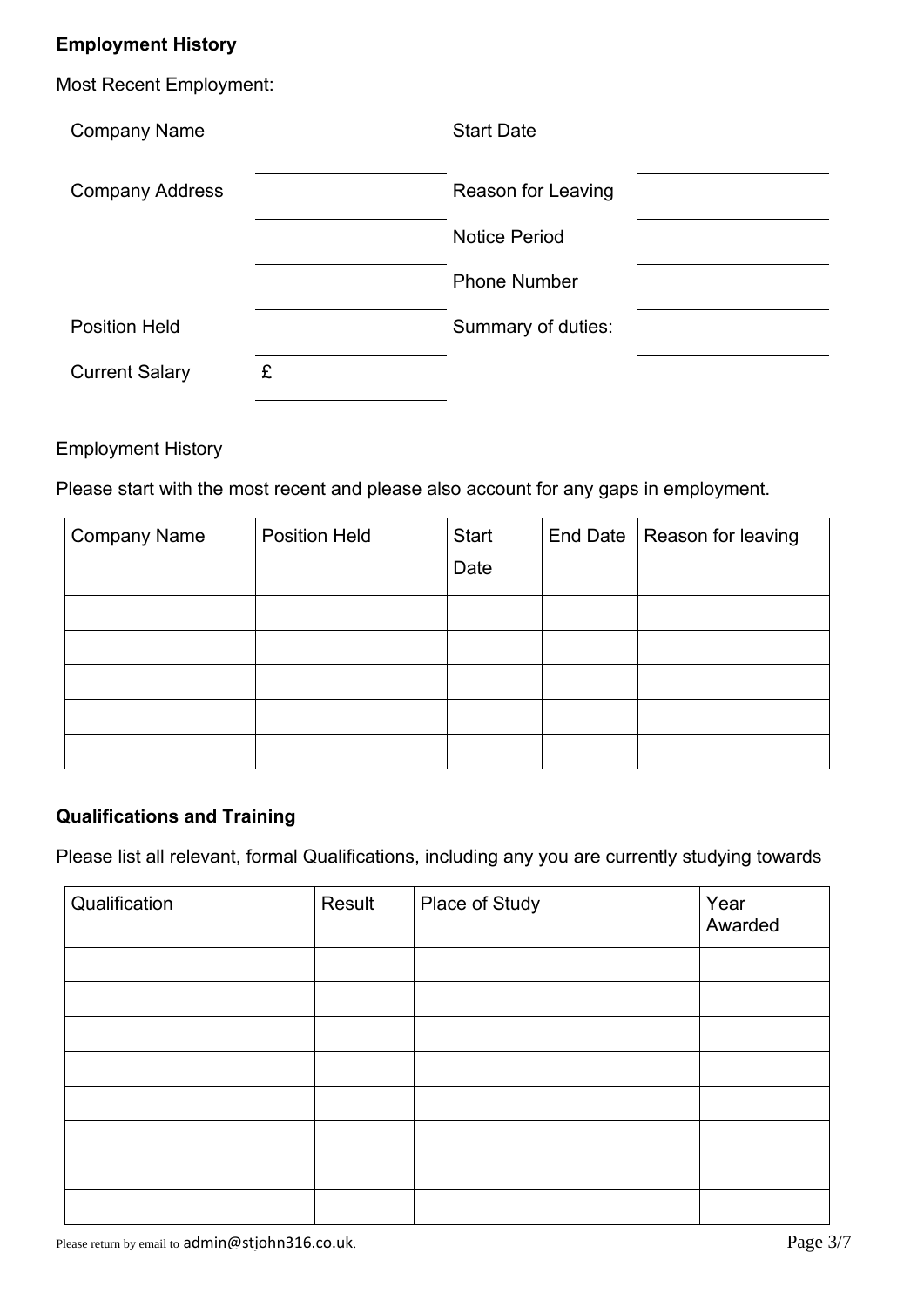| Course Title | Course Provider | Date |
|--------------|-----------------|------|
|              |                 |      |
|              |                 |      |
|              |                 |      |

#### **Personal Profile**

Please refer to the Job Description and Person Specification when completing this section.

| Describe yourself, including strengths and weaknesses in relation to the Job Description |  |
|------------------------------------------------------------------------------------------|--|
|                                                                                          |  |
|                                                                                          |  |
|                                                                                          |  |
|                                                                                          |  |
|                                                                                          |  |
|                                                                                          |  |
|                                                                                          |  |
|                                                                                          |  |
| Motivation: Why should we consider you for this role?                                    |  |
|                                                                                          |  |
|                                                                                          |  |
|                                                                                          |  |
|                                                                                          |  |
|                                                                                          |  |
|                                                                                          |  |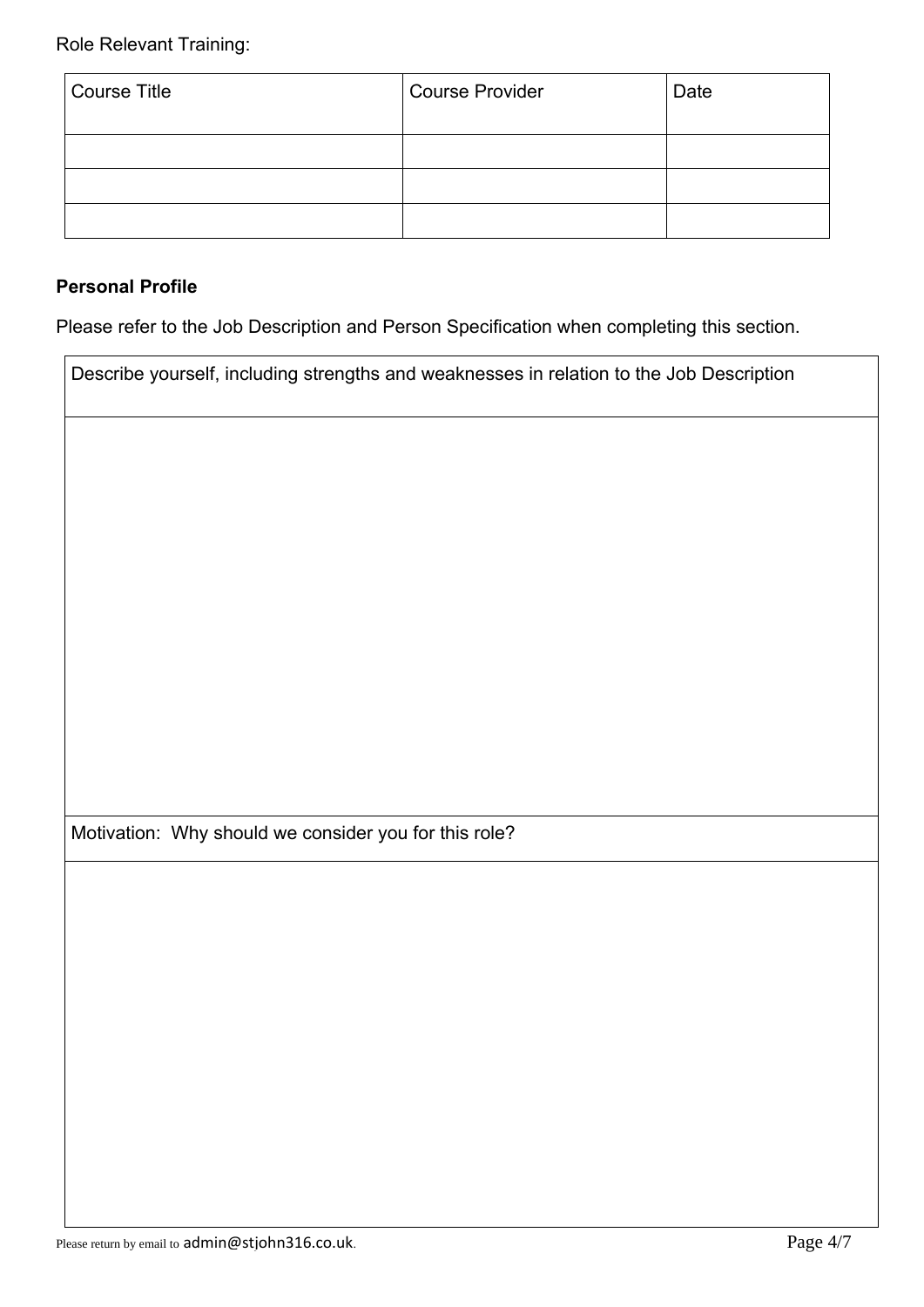| Suppd               |  |  |  |
|---------------------|--|--|--|
|                     |  |  |  |
| If there<br>clude i |  |  |  |
|                     |  |  |  |
|                     |  |  |  |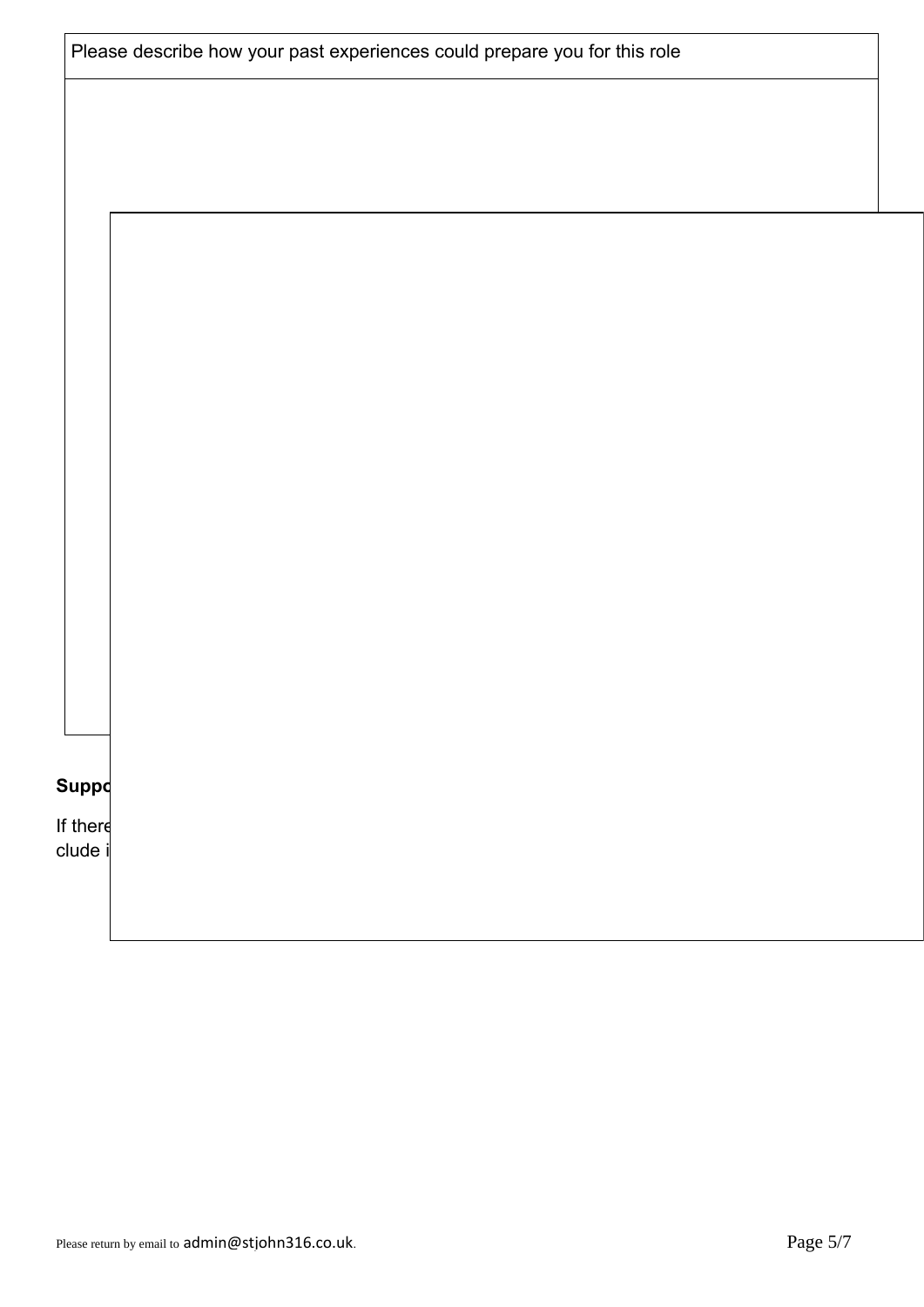#### **References**

Please provide details of two people who we can contact for references. One of which should be your current church leader, the other should be your current/most recent line manager. Referees cannot be related to you or be writing solely in the context of friendship

We reserve the right to contact your present/most recent employer if an offer is made and accepted. We prefer to take up references prior to interview unless you have specifically requested otherwise below. If there are any queries about the quality of the reference, we will discuss this with you

|                            | Referee 1 - Current/Most Recent Line Manager:        |                         |           |
|----------------------------|------------------------------------------------------|-------------------------|-----------|
|                            | Can we contact this referee prior to your interview? | <b>YES</b>              | <b>NO</b> |
| <b>Full Name:</b>          |                                                      |                         |           |
| Address:                   |                                                      |                         |           |
|                            |                                                      |                         |           |
| Postcode:                  |                                                      |                         |           |
| <b>Email Address:</b>      |                                                      |                         |           |
| Mobile:                    |                                                      | <b>Work/Other Phone</b> |           |
|                            |                                                      |                         |           |
| Referee 2 - Church Leader: |                                                      |                         |           |
|                            | Can we contact this referee prior to your interview? | <b>YES</b>              | <b>NO</b> |
| <b>Full Name:</b>          |                                                      |                         |           |
| Address:                   |                                                      |                         |           |
|                            |                                                      |                         |           |
| Postcode:                  |                                                      |                         |           |
| <b>Email Address:</b>      |                                                      |                         |           |
| Mobile:                    |                                                      | <b>Work/Other Phone</b> |           |
|                            |                                                      |                         |           |